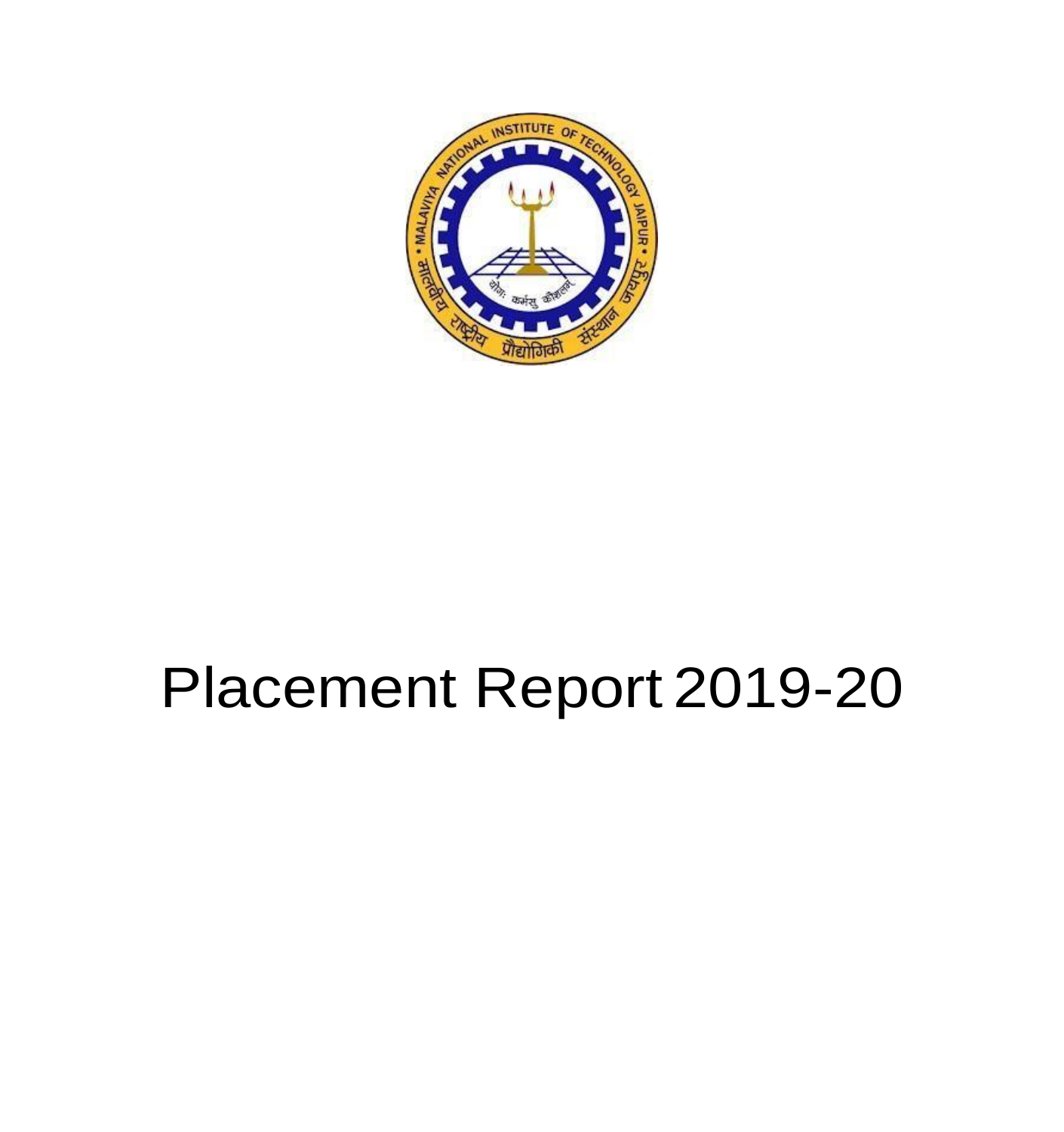# **UG Placement Statistics**

I

| S. No.         | <b>Branch Name</b>                     | <b>No. of Placed students</b> |
|----------------|----------------------------------------|-------------------------------|
| $\mathbf{1}$   | Architecture                           | 19                            |
| $\overline{2}$ | Chemical                               | 50                            |
| $\overline{3}$ | Civil                                  | 33                            |
| $\overline{4}$ | Computer                               | 91                            |
| 5              | <b>Electronics &amp; Communication</b> | 62                            |
| 6              | Electrical                             | 53                            |
| $\overline{7}$ | Mechanical                             | 63                            |
| 8              | Metallurgical                          | 45                            |
| Total          |                                        | 416                           |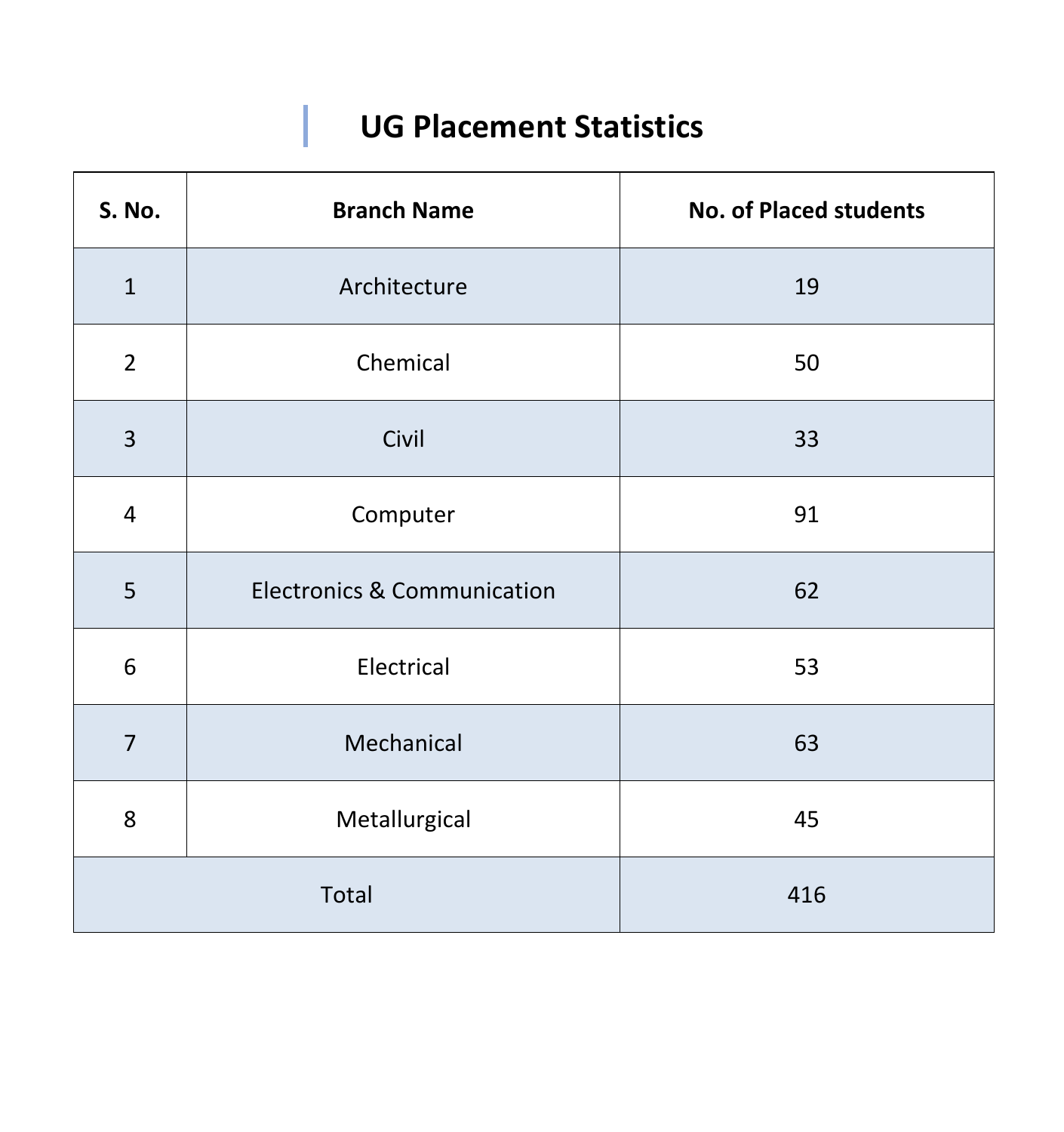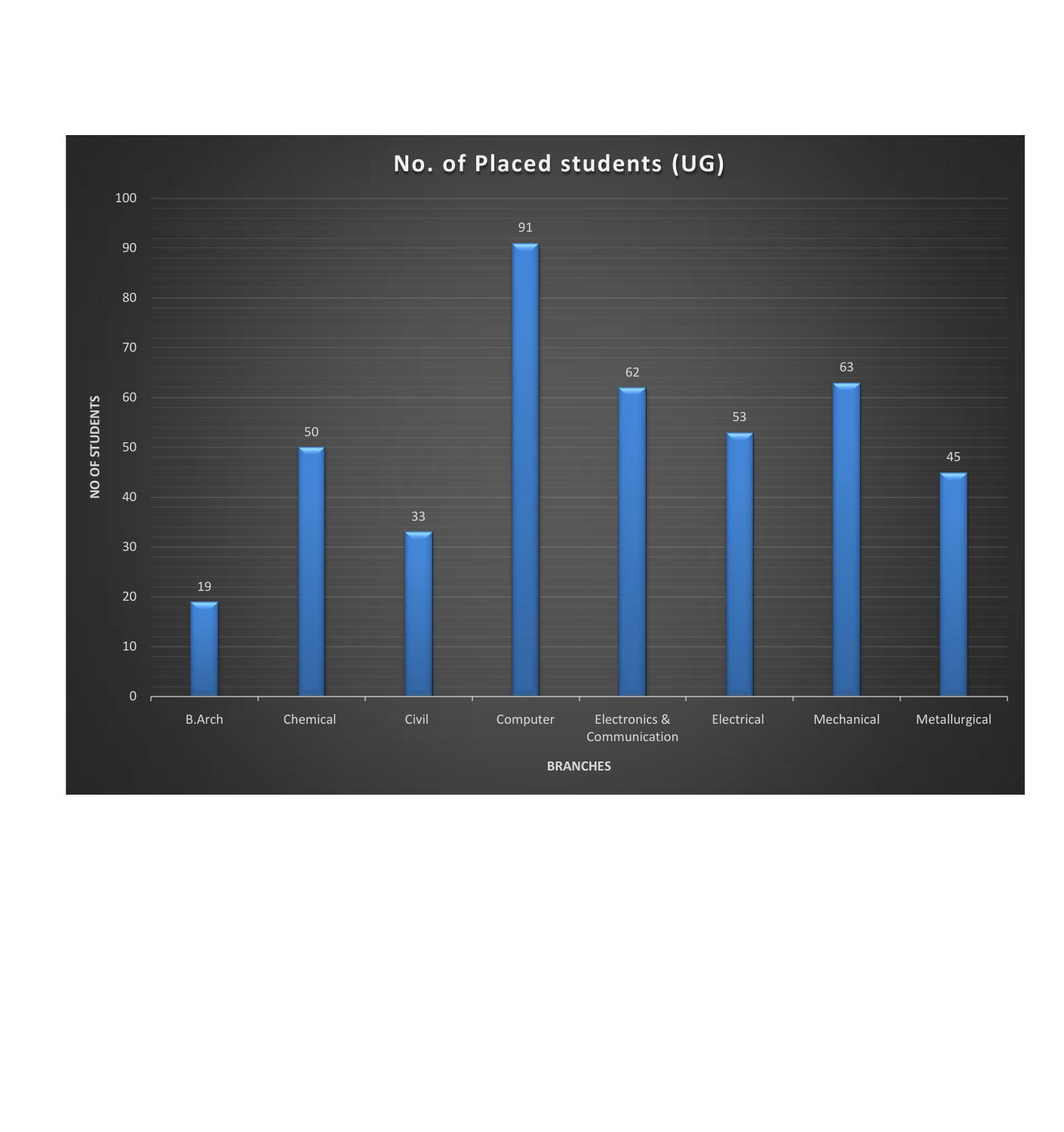| <b>Total Package Details of UG(in LPA)</b> |         |  |  |
|--------------------------------------------|---------|--|--|
| <b>Maximum</b>                             | Average |  |  |
| <b>38</b>                                  | 9.11    |  |  |

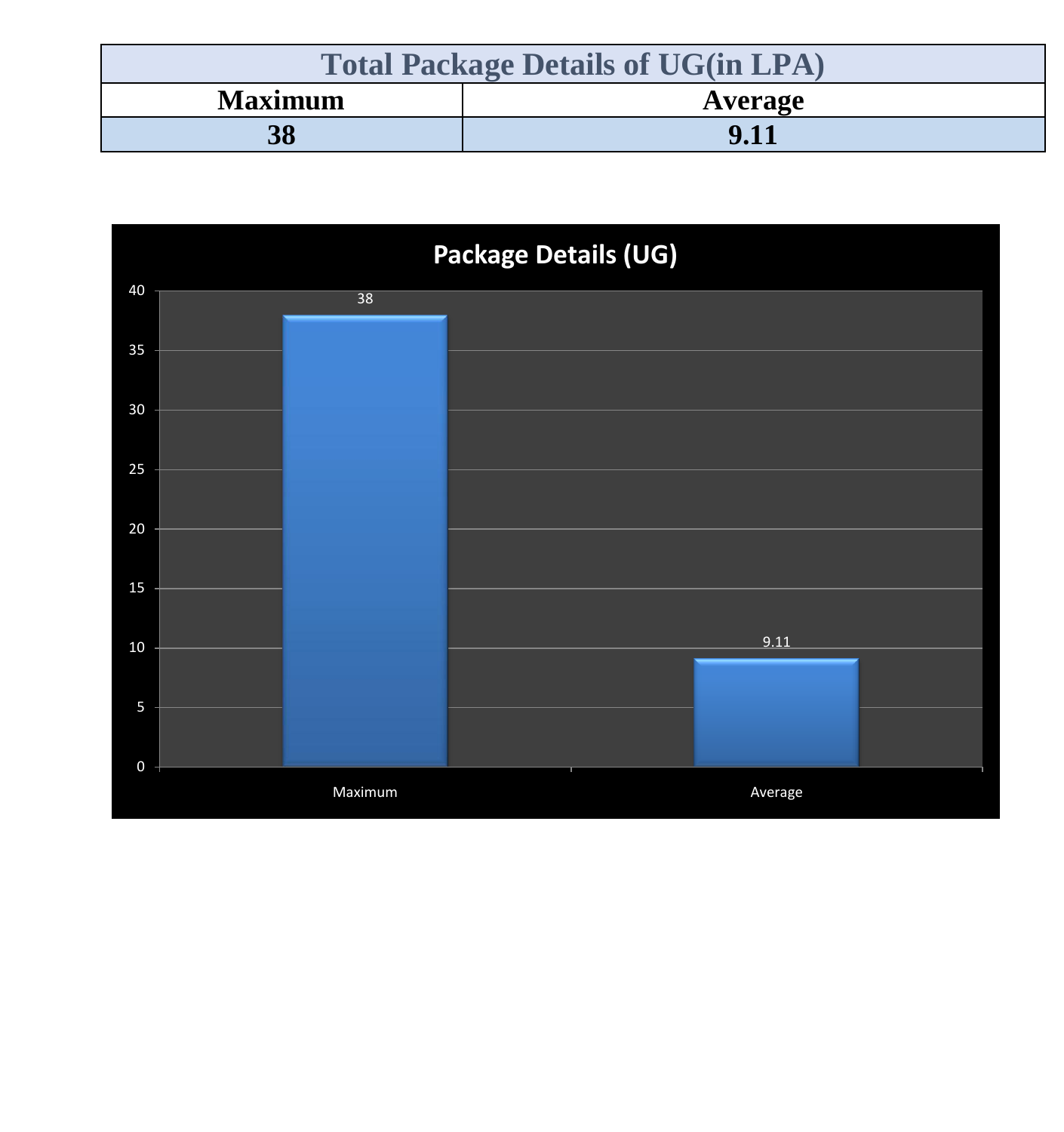| <b>Branch</b>                  | <b>Students</b><br><b>Placed</b> | <b>Total</b><br><b>Offers</b> | <b>Eligible</b><br><b>Students</b> | % of Placed<br><b>Students</b> | <b>Highest</b><br><b>Package</b> | <b>Average</b><br><b>Package</b> |
|--------------------------------|----------------------------------|-------------------------------|------------------------------------|--------------------------------|----------------------------------|----------------------------------|
| Architecture                   | 19                               | 19                            | 35                                 | 54.29                          | $\overline{7}$                   | 5.31                             |
| <b>CHEMICAL</b>                | 50                               | 51                            | 79                                 | 63.29                          | 38                               | 8.52                             |
| <b>CIVIL</b>                   | 33                               | 31                            | 47                                 | 70.21                          | 12                               | 6.91                             |
| <b>COMPUTER</b>                | 91                               | 102                           | 91                                 | 100.00                         | 30.82                            | 14.24                            |
| Electronics &<br>Communication | 62                               | 63                            | 75                                 | 82.67                          | 22                               | 10.35                            |
| <b>ELECTRICAL</b>              | 53                               | 52                            | 68                                 | 77.94                          | 22                               | 7.22                             |
| <b>MECHANICAL</b>              | 63                               | 63                            | 82                                 | 76.83                          | 10.5                             | 6.70                             |
| <b>METALLURGY</b>              | 45                               | 47                            | 72                                 | 62.50                          | 17                               | 6.58                             |
| Total                          | 416                              | 428                           | 549                                | 75.77                          | 38                               | 9.11                             |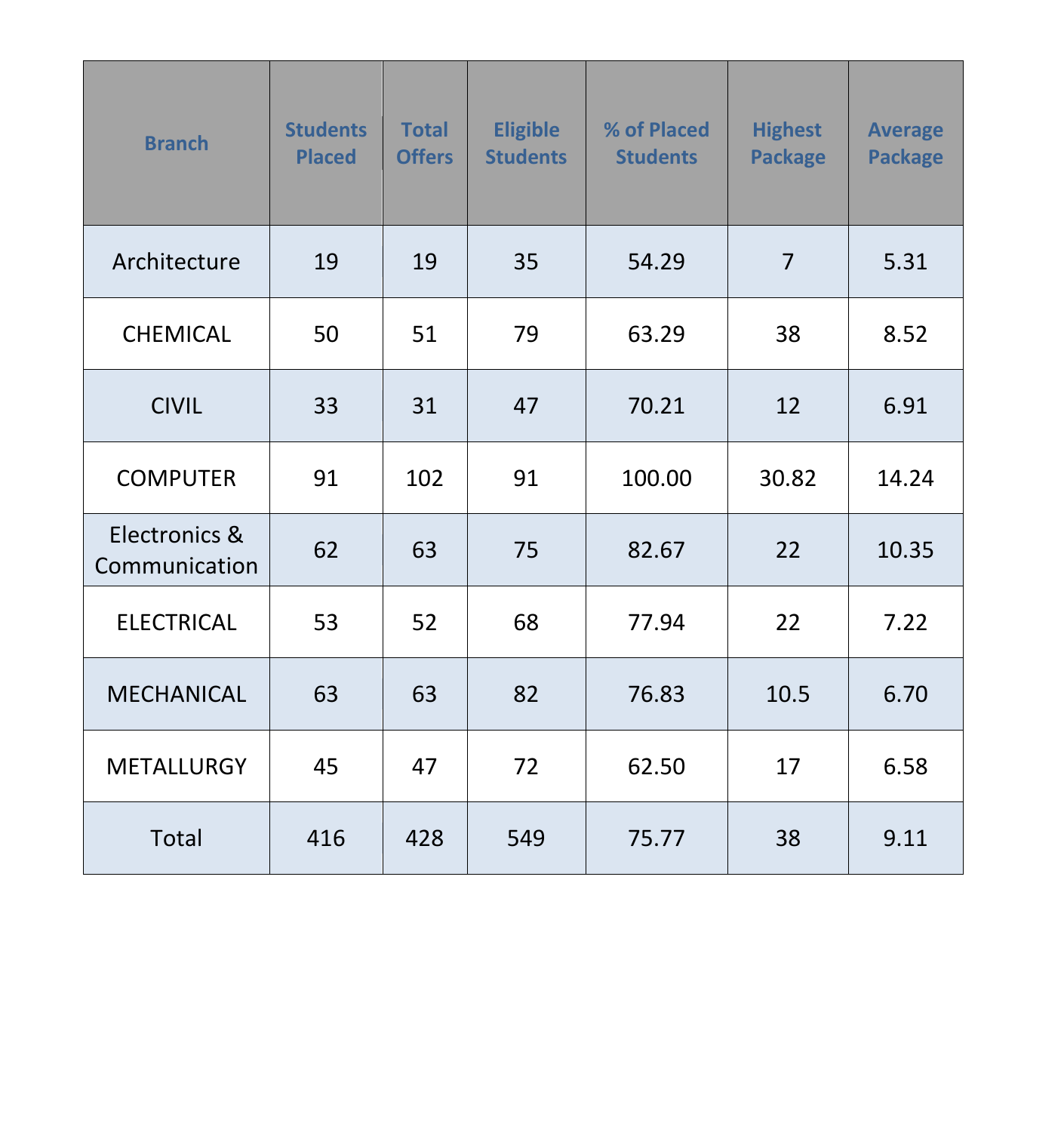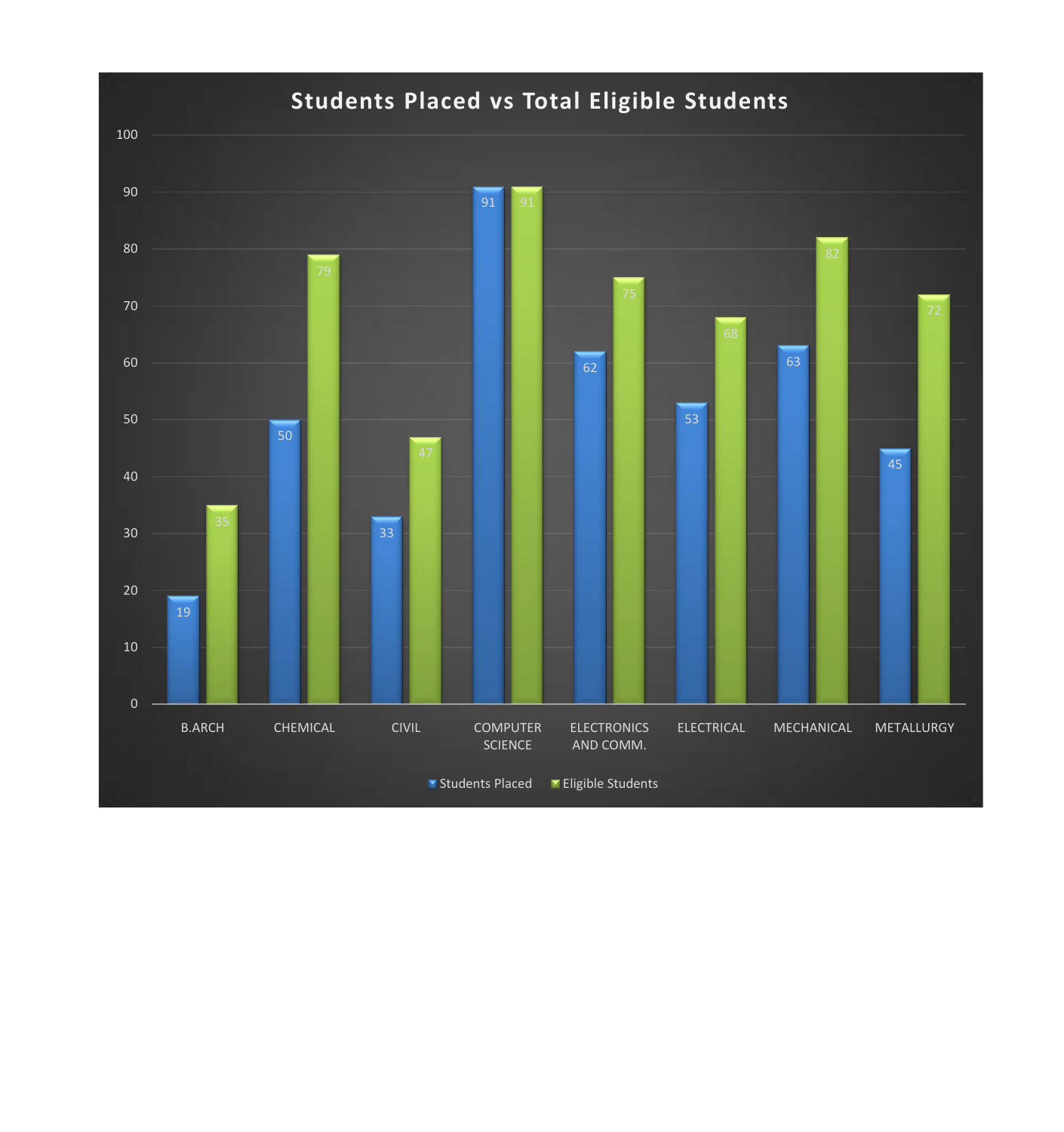## **PG Placement Statistics**

| S.No.          | <b>Branch</b>                                             | <b>No. of Placed Students.</b> |  |
|----------------|-----------------------------------------------------------|--------------------------------|--|
| $\mathbf{1}$   | <b>M.Tech Chemical</b>                                    | $\overline{4}$                 |  |
| $\overline{2}$ | <b>M.Tech Civil</b>                                       | $\overline{4}$                 |  |
| $\overline{3}$ | <b>M.Tech Computer Engineering</b>                        | 26                             |  |
| 4              | <b>M.Tech Electronics &amp; Communication Engineering</b> | 27                             |  |
| 5              | <b>M.Tech Electrical Engineering</b>                      | 5                              |  |
| 6              | <b>M.Tech Mechanical</b>                                  | 10                             |  |
| $\overline{7}$ | M.Tech Metallurgical & Material Engineering               | $\overline{3}$                 |  |
| 8              | <b>M.Tech Material Research Center</b>                    | $\overline{2}$                 |  |
| 9              | M.Sc.                                                     | $\overline{3}$                 |  |
| 10             | <b>MBA</b>                                                | 26                             |  |
| <b>Total</b>   |                                                           | 110                            |  |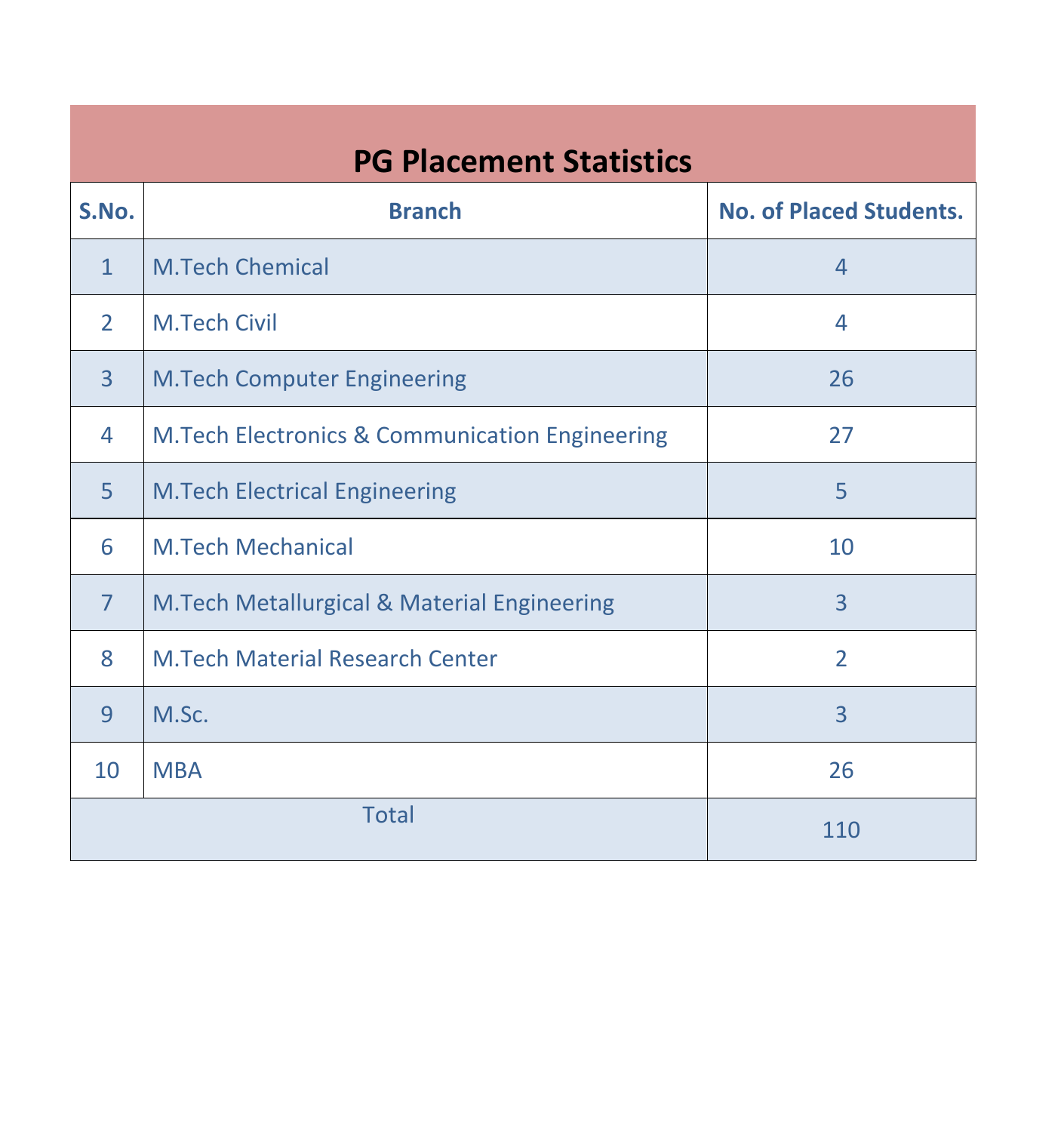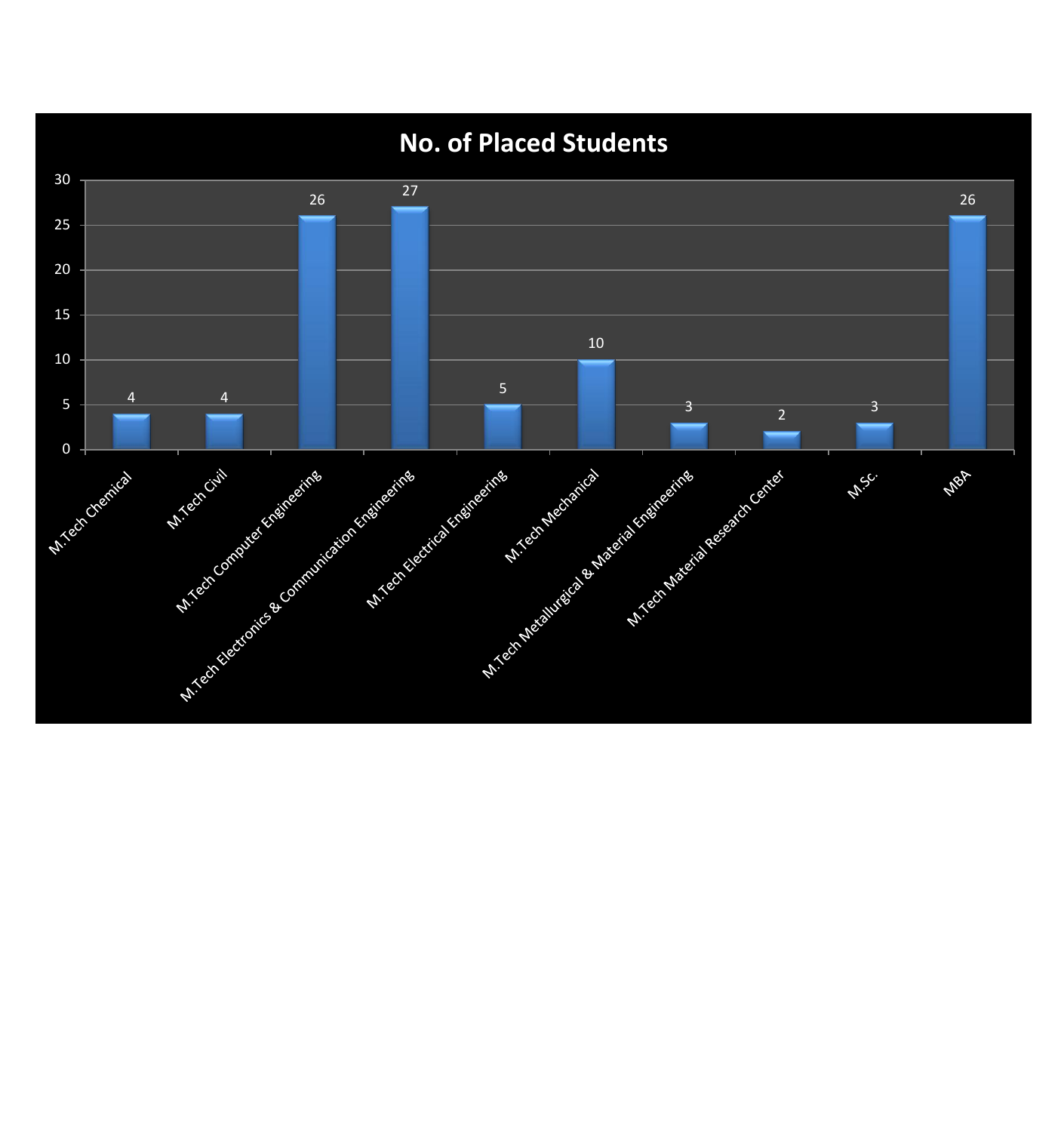| <b>Total Package Details of PG(in LPA)</b> |         |  |
|--------------------------------------------|---------|--|
| <b>Maximum</b>                             | Average |  |
| 38                                         | 7.62    |  |